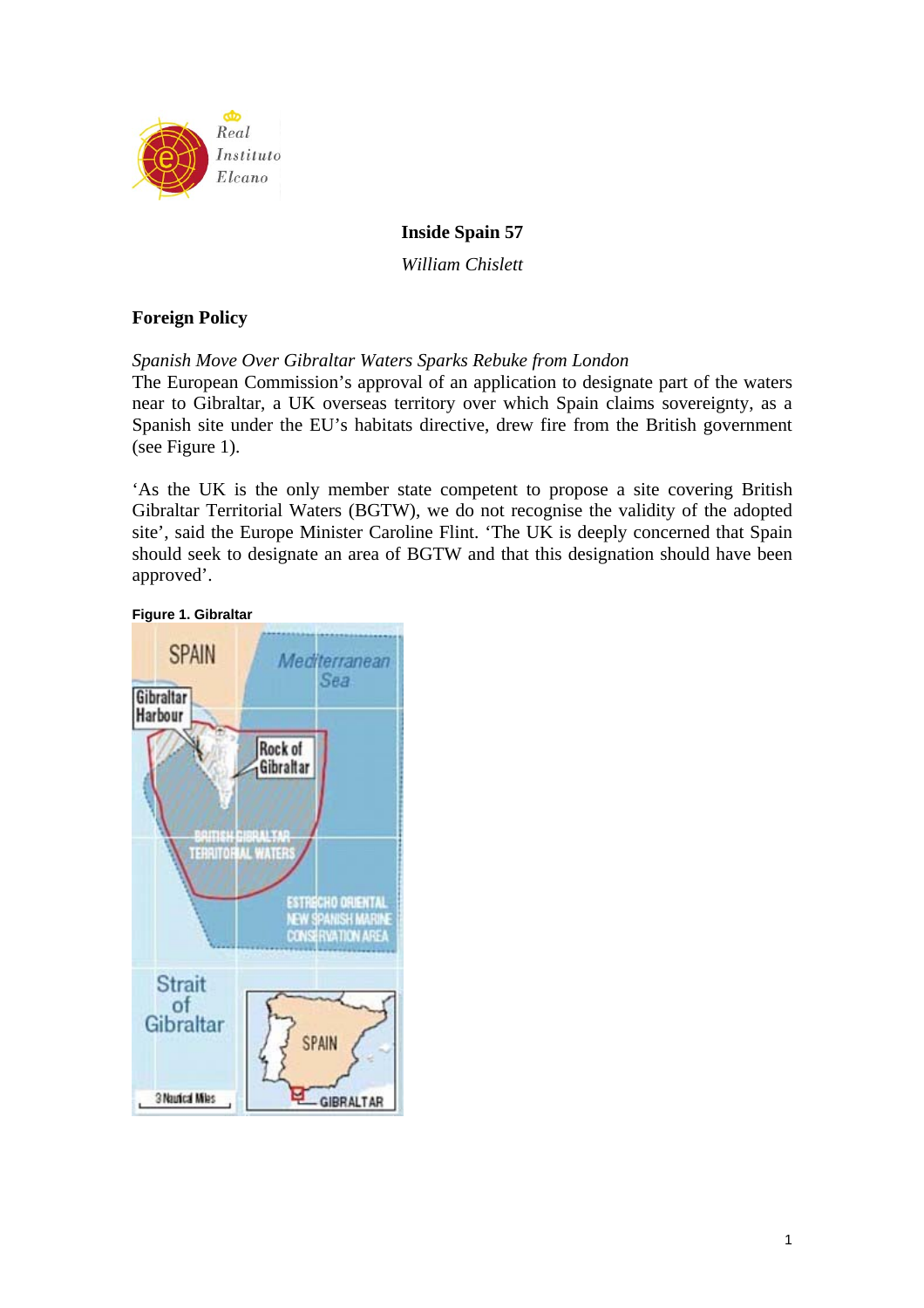In the past, Spain respected Gibraltar's territorial waters on the median line in the Bay of Gibraltar and the three miles off the coast, including the zone adjacent to the isthmus not covered by the Treaty of Utrecht (1713) under which Gibraltar was ceded by Spain to Great Britain. Madrid's position is that Gibraltar cannot have territorial waters, which were not provided for under the Treaty.

The government of Gibraltar lodged an application in the European Court in Luxembourg to have the new rights reversed. 'Spain has usurped British sovereignty of Gibraltar waters', said Chief Minister Peter Caruana. 'This is clearly wrong and unacceptable. Its actions are not an innocent mistake. There is zero basis in international law for its position'.

The Former Conservative Party Chairman, Lord Tebbit, accused the Foreign Office of 'appalling incompetence' as it did not spot Madrid's move at the end of last year to register the waters. It was first spotted by the Gibraltar Natural History Society.

The sea surrounding the Rock is designated BGTW, but Madrid managed to persuade the European Commission (EC) to include most of it in a new environmental zone, to be maintained by Spain. All but one segment of the British zone –two square miles– has been swallowed up by the *Estrecho Oriental*, a 69-square-mile marine conservation area.

The UK and Gibraltar governments view the EC's decision as tantamount to recognising Spain's possession of British territory.

Tensions between the three sides have also been running high because Spain tried to inspect fishing boats in waters near Gibraltar last month. A Royal Navy ship forced the Spanish launch to retreat.

In 2004 the three sides set up a forum to air issues. The next meeting of the forum, at which the water issue will probably be high on the agenda, is due to be held in Gibraltar later this year. It might be attended by Miguel Ángel Moratinos, Spain's Foreign Minister, making it the first official visit by a Spanish Foreign Minister to the Rock.

Spain, meanwhile, at a meeting earlier this month of the UN's Special Committee on Decolonisation, opposed the attempt to remove the Rock from the list of Non-Self-Governing Territories undergoing decolonisation. While the UK believes Gibraltar's new constitution (approved by the people of Gibraltar in November 2006 in a selfdetermination referendum) provides for a modern, non-colonial relationship between the Rock and London, Madrid says the arrangement is no more than a sort of 'colonialism by consent'.

Alberto Virella, Spain's representative before the Committee, reminded its members that Gibraltar is the only non-autonomous territory that a European country maintains in the territory of another European country, even though both Spain and the UK are EU members and NATO allies.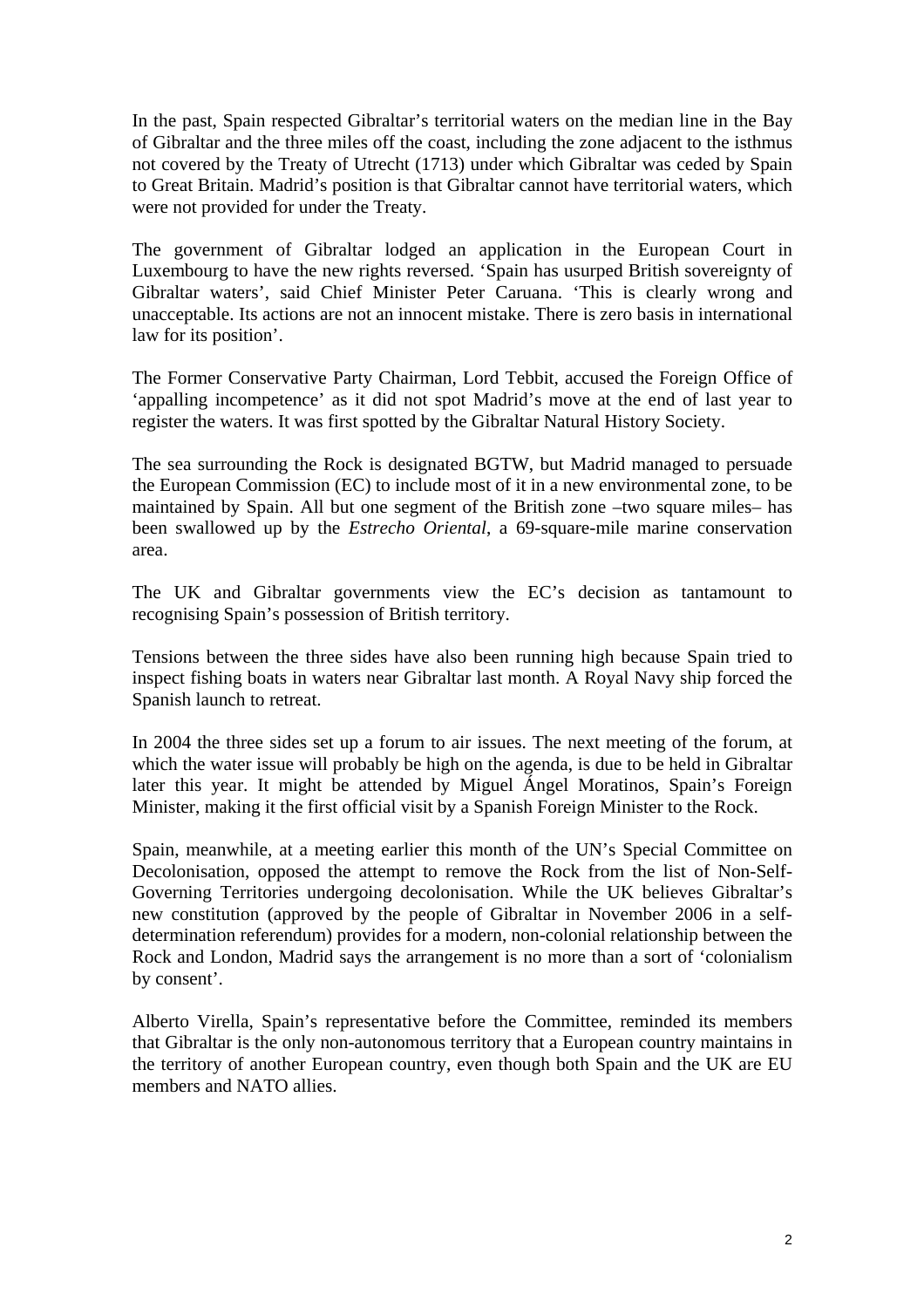## **Domestic Scene**

# *Popular Party Wins European Election, Rajoy's Position Strengthened*

The right-wing Popular Party (PP) won the European election, enhancing the position of its leader, Mariano Rajoy, and tightening the right's grip on the European Parliament. The PP's victory was not a resounding one: it won 42.2% of the votes and 23 of Spain's 50 seats, while the ruling Socialists, despite the country's recession and more than 4 million unemployed, gained 38.5% and 21, respectively (see Figure 2). Voter turnout was 46%, slightly higher than the all-time low of 45.1% in 2004 but above the EU-27 average (43.4%).

#### **Figure 2. Results of European Elections**

|                      | 2009         | 2009         | 2009       | 2004         | 2004         | 2004       |
|----------------------|--------------|--------------|------------|--------------|--------------|------------|
|                      | <b>Seats</b> | <b>Votes</b> | % of votes | <b>Seats</b> | <b>Votes</b> | % of votes |
| <b>Popular Party</b> | 23           | 6,615,015    | 42.2       | 24           | 6,393,192    | 41.2       |
| Socialists           | 21           | 6,032,500    | 38.5       | 25           | 6,741,112    | 43.4       |
| CE(1)                | 2            | 802.225      | 5.1        |              | 798.816      | 5.1        |
| <b>IU-ICV</b>        | 2            | 583,708      | 3.7        | 2            | 643,136      | 4.1        |
| UPyD                 |              | 449.499      | 2.9        |              |              |            |
| EP(2)                |              | 391,962      | 2.5        |              | 380,709      | 2.4        |
| Galeusca (3)         |              |              |            | 2            | 798.816      | 5.1        |
| Turnout (%)          | 46.0         |              |            | 45.1         |              |            |
| <b>Total seats</b>   | 50           |              |            | 54           |              |            |

(1) Coalición Europea (Catalan, Basque, Galician and other nationalist parties).

(2) Europa de los Pueblos (left-wing nationalist parties).

(3) Galeusca was formed in 2004 by Catalan, Basque and Galician nationalist parties.

Source: Interior Ministry.

If one adds the votes of the United Left (IU) and those of Union Progress and Democracy (UPyD), a new party led by Rosa Díez, a former Socialist, the nonnationalist left wing parties (i.e. country-wide and not confined to a particular region) won 450,692 more votes than the PP.

The PP's widely-expected victory, with 582,515 more votes than the Socialists, followed that in the Galician regional elections in March and its victory in the 2007 municipal elections. Rajoy, who lost the 2004 and 2008 general elections and whose position as leader was under scrutiny by the party's barons, campaigned all around Spain as if he was fighting the next general election, which is not due until 2012 (see Figure 3). In Valencia, one of the party's strongholds, where the region's premier, Francisco Camps, is under investigation for corruption the PP's share of the vote was almost 15 points higher than that of the Socialists.

|       | Figure 3. General and European Election Results of the Socialists and the Popular Party (% of the |  |  |  |  |
|-------|---------------------------------------------------------------------------------------------------|--|--|--|--|
| vote) |                                                                                                   |  |  |  |  |
|       |                                                                                                   |  |  |  |  |

|                              | 1989                     | 1993                     | 1994 | 1996                     | 1999                     | 2000                     | 2004 | 2008                     | 2009 |
|------------------------------|--------------------------|--------------------------|------|--------------------------|--------------------------|--------------------------|------|--------------------------|------|
| Socialists General           | 39.6                     | 38.8                     |      | 37.6                     | $\qquad \qquad -$        | 34.2                     | 42.6 | 43.8                     |      |
| Socialists European          | $\overline{\phantom{0}}$ | $\overline{\phantom{0}}$ | 30.8 | $\overline{\phantom{m}}$ | 35.3                     |                          | 43.4 | $\overline{\phantom{0}}$ | 38.5 |
| <b>Popular Party General</b> | 25.8                     | 34.8                     |      | 38.8                     | $\overline{\phantom{0}}$ | 44.5                     | 37.7 | 39.9                     |      |
| Popular Party European       |                          | -                        | 40.1 |                          | 39.7                     | $\overline{\phantom{0}}$ | 41.2 | $\overline{\phantom{0}}$ | 42.2 |
| Source: Interior Minietry    |                          |                          |      |                          |                          |                          |      |                          |      |

Source: Interior Ministry.

The Socialists, expecting a worse result, contented themselves with the best results of a European socialist party. The UK Labour Party, Germany's Social Democrats and France's Socialist Party suffered historic defeats.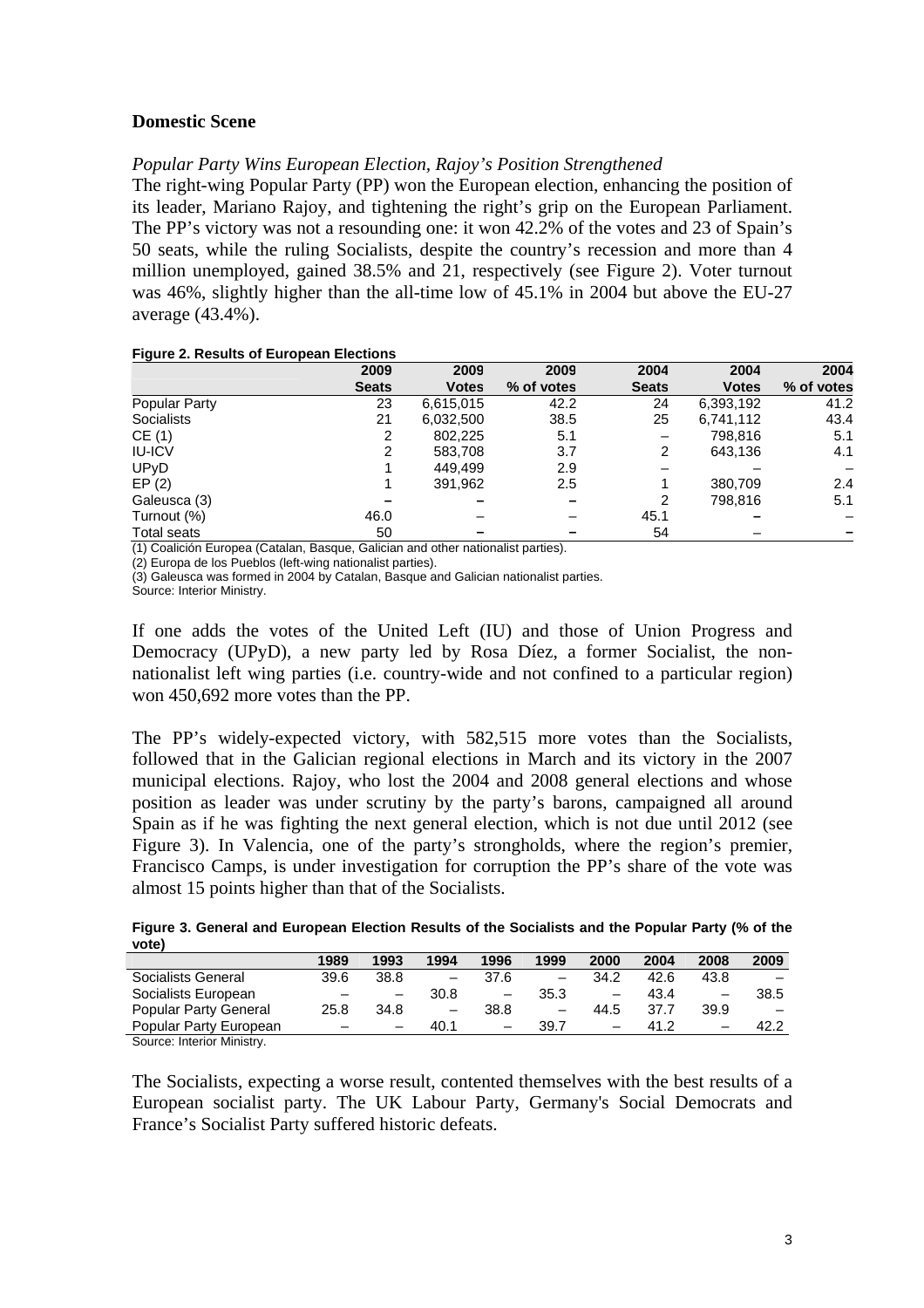The Prime Minister, José Luis Rodríguez Zapatero, played on fears that a PP victory would lead, if translated into one at the next general election, to cuts in social services and reducing the cost of firing workers. The elections were the first opportunity for Spaniards, since the country plunged into recession last year, to express their view of the government.

### *Population Moves Closer to 47 Million, Foreigners Reach 12% of Total*

Spain's population increased by half a million in 2008 to 46.6 million, 12% of whom are foreigners, according to provisional figures from the National Statistics Office (see Figure 4).

#### **Figure 4. Spain's Population and Foreigners' Share, 2000-09**

|                                                                                                                    | 2001 | 2002 | 2003 | 2004 | 2005 | 2006 | 2007 | 2008 | 2009 |
|--------------------------------------------------------------------------------------------------------------------|------|------|------|------|------|------|------|------|------|
| Population (million)                                                                                               | 41 1 | 41.8 | 42.7 | 43.2 | 44.1 | 44.7 | 45.2 | 46.1 | 46.6 |
| Foreigners' share (%)                                                                                              |      |      | 6.2  |      |      | 9.3  | 10.0 | 11.4 | 12.0 |
| Note the figures at 1 January of each year are based on those registered with local town halls. Foreigners have an |      |      |      |      |      |      |      |      |      |

ear are based on those registered with local town halls. Foreigners have an incentive to do this as it entitles them to public health care and education, although not everyone does so. Source: INE (National Statistics Office).

The number of foreigners registering in their local town hall was almost 330,000, much lower than in previous years and reflecting the slowdown in the arrival of immigrants as a result of Spain's recession. The total number of foreigners was 5.6 million, 6.3% more than a year earlier.

The EU-27 accounted for 40.5% of foreigners, followed by South America (28.1%), Africa (17.8%), Asia (5.2%), the rest of Europe (3.9%) and Central America and the Caribbean (3.4%). Rumanians continued to be the largest country bloc. Their number rose by more than 64,000 to 796,576, 14.2% of the total (see Figure 5). The number of Ecuadoreans, Bolivians and Argentines declined by 36,293, suggesting that the government's plan to encourage non-EU immigrants to return to their country of origin was beginning to have an impact.

| Figure 5. Foreign Population by Main Countries of Origin |  |
|----------------------------------------------------------|--|
|----------------------------------------------------------|--|

| $\ddot{\phantom{0}}$<br>- | -              |            |
|---------------------------|----------------|------------|
|                           | 1 January 2009 | % of total |
| Rumania                   | 796,576        | 14.2       |
| Morocco                   | 710,401        | 12.7       |
| Ecuador                   | 413,715        | 7.4        |
| UK.                       | 374,600        | 6.7        |
| Colombia                  | 292,971        | 5.2        |
| <b>Bolivia</b>            | 227,145        | 4.1        |
| Germany                   | 190,584        | 3.4        |
| Italy                     | 174,912        | 3.1        |
| <b>Bulgaria</b>           | 164,353        | 2.9        |
| China                     | 145,425        | 2.6        |
| Total                     | 5,598,691      | 100.0      |
| $\sim$ $\sim$ $\sim$      |                |            |

Source: INE.

One in five of babies born in 2008 has a foreign mother, a substantially higher proportion than the share of foreign mothers in the female population of fertile age (see Figure 6). Moroccan women accounted for almost one-quarter of the 107,475 births of foreign mothers.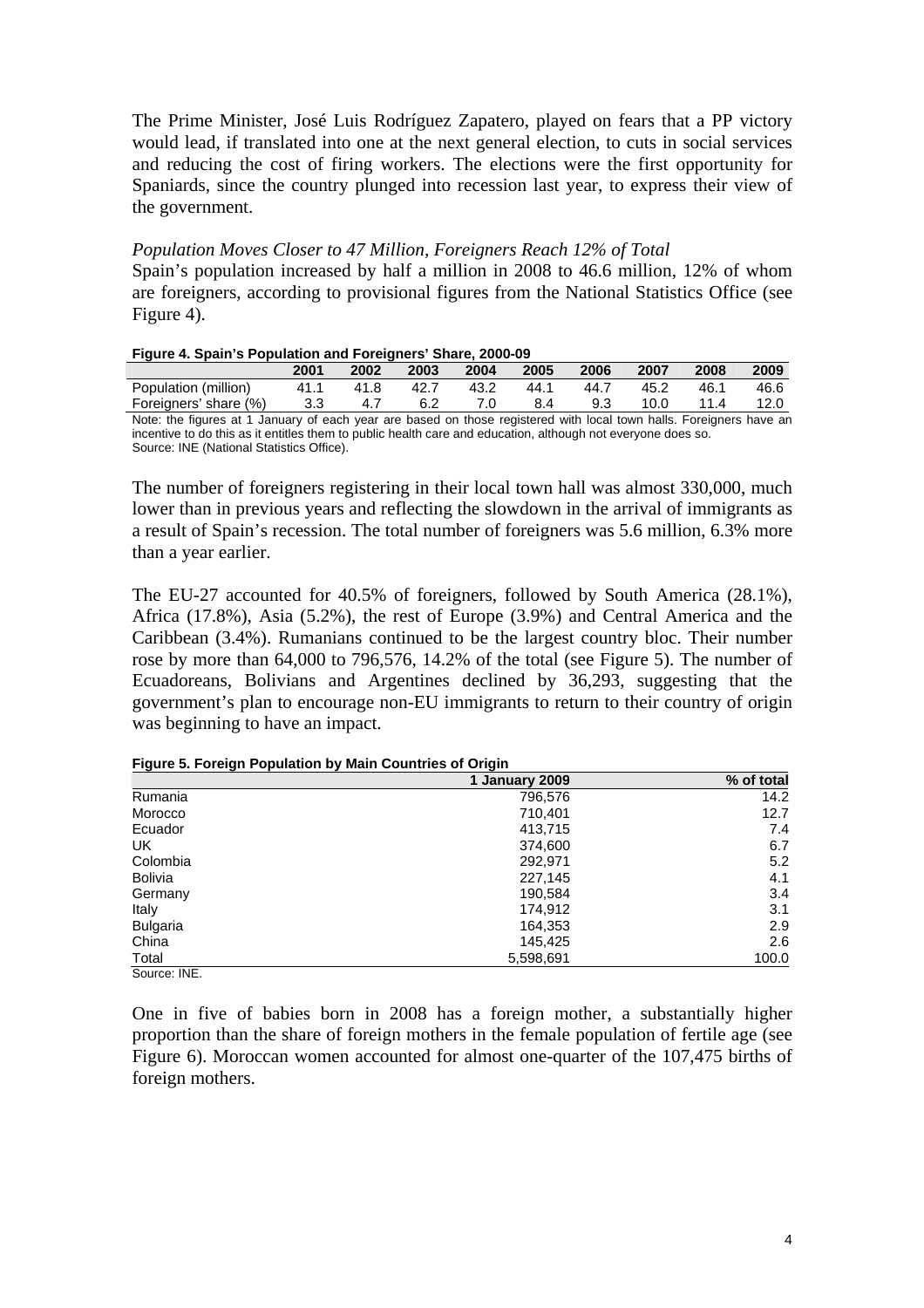**Figure 6. Births to Foreign Mothers** 

|                               | <b>Births to foreign mothers</b> |
|-------------------------------|----------------------------------|
| Total                         | 107,475                          |
| <b>EU-27</b>                  | 25,660                           |
| Rest of Europe                | 3,667                            |
| Africa                        | 32,099                           |
| North America                 | 995                              |
| Central America and Caribbean | 3,907                            |
| South America                 | 34,332                           |
| Asia                          | 6,770                            |
| Rest                          | 45                               |
| Source: INE.                  |                                  |

The average number of children per woman rose from 1.40 in 2007 to 1.46, the highest since 1990. In 1976, it was 2.8. Spain's fertility rate is higher than Germany's and lower than France's (see Figure 7).

|  | Figure 7. Fertility Rates of Selected EU Countries |  |
|--|----------------------------------------------------|--|
|  |                                                    |  |

|              | 1998 | 2007    |
|--------------|------|---------|
| Ireland      | 1.93 | 2.01    |
| France       | 1.81 | 1.98    |
| Sweden       | 1.50 | 1.88    |
| Netherlands  | 1.63 | 1.72    |
| <b>Spain</b> | 1.16 | 1.40    |
| Germany      | 1.36 | 1.37    |
| UK           | 1.71 | 1.84(1) |
| Hungary      | 1.32 | 1.32    |
| $(1)$ 2006.  |      |         |
| Source: INE. |      |         |

*Council of Europe Presses Spain to Ratify Criminal Law Convention on Corruption*  The Council of Europe's Group of States against Corruption (GRECO) urged the government to get tougher and ratify the Criminal Law Convention on Corruption and its Additional Protocol. Spain has been a member of GRECO since 1999, but has yet to make this move.

In its latest report, GRECO focuses on the criminalisation of corruption and the transparency of party funding, pointing out 'important shortcomings'.<sup>1</sup> With respect to bribery in the public sector, GRECO says the complex legal framework is deficient in its international dimension, bribery in the private sector is not criminalised at all and some of the penal sanctions are too weak.

As regards the lack of transparency over party funding, it said the public should be granted access to meaningful and timely information on political party accounts, including financial information on local branches and political foundations.

GRECO said the 2007 law on the financing of political parties had not resolved the shortcomings. It pointed out that the Court of Auditors had systematically criticised a 'significant number of irregularities and bad practices'. Corruption has mainly flourished in the once booming construction sector.

<span id="page-4-0"></span> $\overline{a}$ <sup>1</sup> *[www.coe.int/t/dghl/monitoring/greco/evaluations/round3/GrecoEval3\(2008\)3\\_Spain\\_One\\_EN.pdf](www.coe.int/t/dghl/monitoring/greco/evaluations/round3/GrecoEval3(2008)3_Spain_One_EN.pdf)*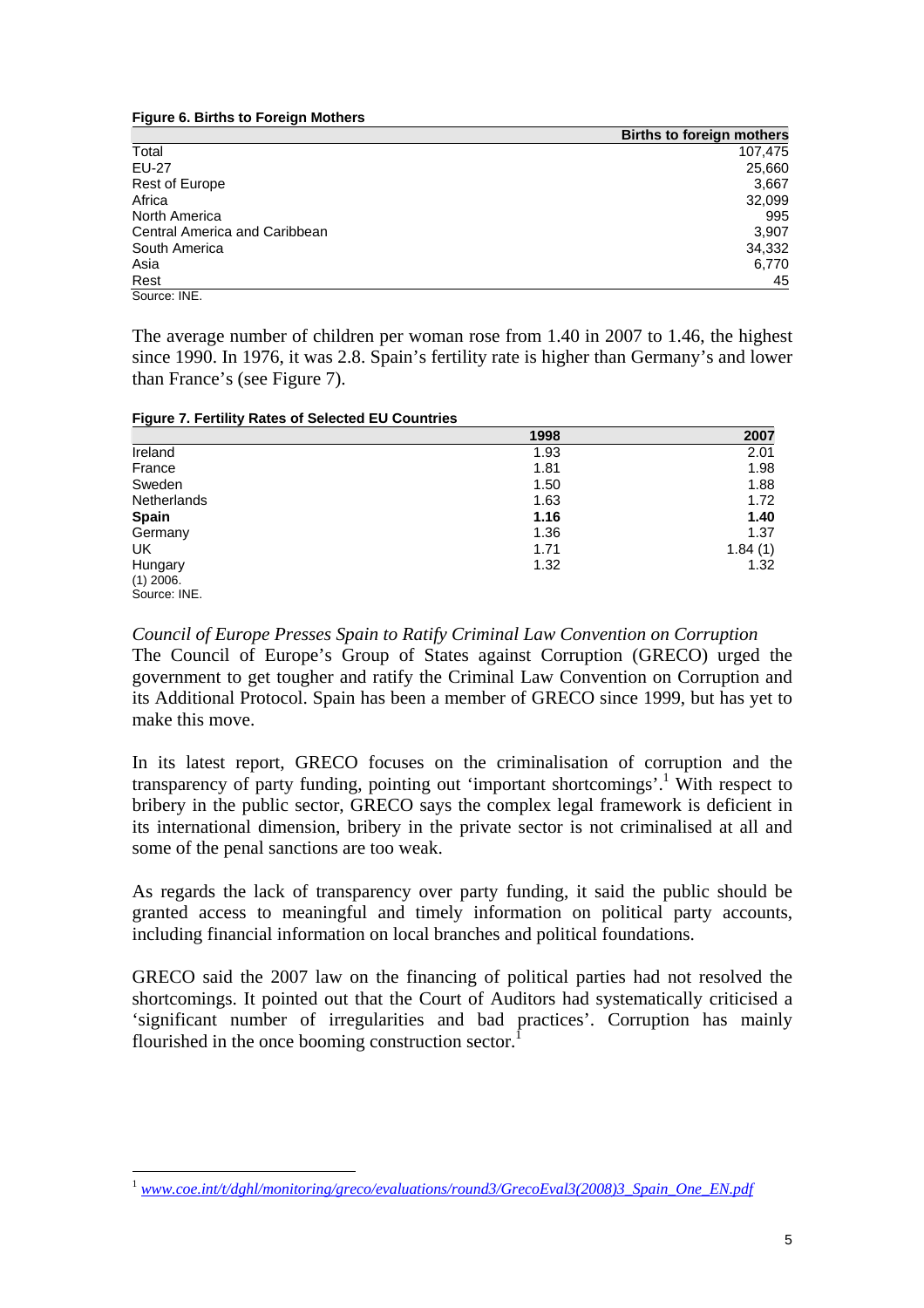# **The Economy**

## *Government Admits Economy will Also Shrink in 2010, Raises Some Taxes*

The government admitted for the first time that GDP growth would also be negative in 2010, putting back recovery until 2011. The economy is estimated to shrink by 0.3% in 2010 and by 3.6% in 2009. The previous forecasts were positive growth of 1.2% in 2010 and negative of 1.6% this year. The budget deficit will reach 9.5% of GDP (-5.8% previously), almost three times higher than the EU limit of 3%. As a result of the sharp fall in tax receipts, taxes on petrol and tobacco were raised. The new figures are broadly in line with those of international institutions such as the IMF and OECD.

The number of unemployed registered in INEM's offices, however, declined in May for the first time in 13 months, raising hopes that Spain's recession had touched bottom. The total number of people on the dole was 3.62 million, 24,741 fewer than in April.

While the government trumpeted the decline as proof that its fiscal stimulus packages and other policies were beginning to bear fruit, particularly the Plan E to create shortterm jobs and modernise the economy, private-sector economists said it was too soon to talk of a change in the trend. May is traditionally a month for hiring people in hotels and restaurants, ahead of the tourism season: the number of new social security contributors in the hostelry sector rose by 36,000.

The government revised its macroeconomic picture for this year and the next, bringing its forecasts into line with those of international institutions such as the IMF and the OECD. The economy is now estimated to shrink by 3.6% in 2009 (-1.6% previously) and the budget deficit will reach close to 10% (-5.8% previously). As a result of the sharp fall in tax receipts, the government raised taxes on petrol and tobacco.

Of the 3.62 million jobless, 1.17 million are no longer receiving unemployment benefits or other subsidies. The services sector accounts for the largest number of unemployed (just over 2 million), followed by construction (712,621), industry (494,991), first-time job seekers (245,997) and agriculture (92,920).

The seasonally adjusted jobless rate was 18.1% in April, double the EU average, according to the latest comparative figures from Eurostat, the statistical office of the European Communities (see Figure 8). Spain's youth unemployment rate of 36.2% is also by far the highest in the EU (see Figure 9).

|                   | <b>April 2009</b> | <b>April 2008</b> |
|-------------------|-------------------|-------------------|
| <b>Spain</b>      | 18.1              | 10.0              |
| Latvia            | 17.4              | 6.1               |
| Lithuania         | 16.8              | 4.3               |
| Hungary           | 9.6               | 7.6               |
| France            | 8.9               | 7.6               |
| Poland            | 7.8               | 7.3               |
| Germany           | 7.7               | 7.4               |
| <b>EU-27</b>      | 8.6               | 6.8               |
| Euro zone         | 9.2               | 7.3               |
| Source: Eurostat. |                   |                   |

#### **Figure 8. Seasonally-Adjusted Unemployment Rates in Selected EU Countries (%)**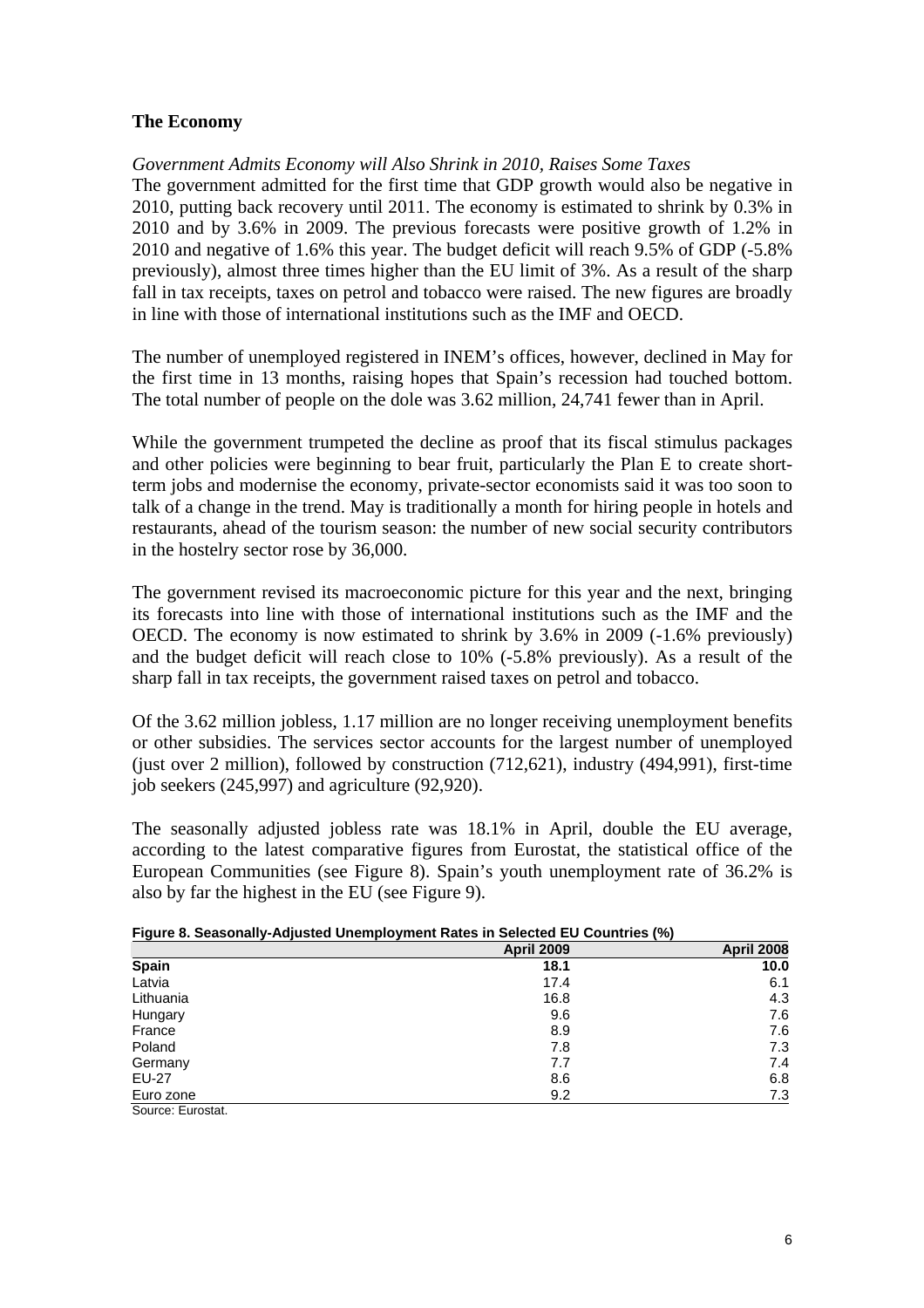| Figure 9. Seasonally Adjusted Youth Unemployment (under 25s) |  |
|--------------------------------------------------------------|--|
|--------------------------------------------------------------|--|

|              | <b>April 2009</b> | <b>April 2008</b> |
|--------------|-------------------|-------------------|
| <b>Spain</b> | 36.2              | 22.4              |
| France       | 22.0              | 18.1              |
| Hungary      | 24.5              | 19.4              |
| Poland       | 21.3              | 17.5              |
| Germany      | 11.0              | 9.8               |
| EU-27        | 18.7              | 14.7              |
| Euro zone    | 18.5              | 14.7              |

Source: Eurostat.

Spain's fiscal stimulus, at US\$56.7bn, is the second biggest in absolute terms in Europe after Germany, according to the OECD's recent report *Policy Responses to the Economic Crisis* (see Figure 10). The calculation based on information at the end of April covers tax cuts, spending on public works and other stimulus measures to raise employment rates, liquidity to credit-strapped companies (especially SMEs) and households (families, in particular), special help to the automobile sector and modernising of basic industries such as transport, energy, services and telecommunications, and modernisation of the civil service.

**Figure 10. Fiscal Packages (revenues and spending measures), 2008-10** 

|               | US\$ billion |
|---------------|--------------|
| US            | 804,070      |
| Germany       | 107,789      |
| Japan         | 99,992       |
| Canada        | 61,551       |
| <b>Spain</b>  | 56,754       |
| UK            | 38,003       |
| France        | 18,568       |
| Source: OECD. |              |

The public debt level, however, is well below the EU average (see Figure 11), giving the government comparatively more leeway to finance its way out of recession. It was close to 40% of GDP at the end of 2008, well below the Maastricht benchmark of 60%. Nevertheless, public debt is rising quickly and is forecast to reach close to 50% by the end of the year and around 60% in 2010.

| Figure 11. Public Debt (% of GDP) |  |  |  |
|-----------------------------------|--|--|--|
|                                   |  |  |  |

|                   | 2008  | 2007  |
|-------------------|-------|-------|
| Italy             | 105.8 | 103.5 |
| France            | 68.0  | 63.8  |
| Germany           | 65.9  | 65.1  |
| EU-27             | 61.5  | 58.7  |
| UK                | 52.0  | 44.2  |
| Spain             | 39.5  | 36.2  |
| Finland           | 33.4  | 35.1  |
| Source: Eurostat. |       |       |

Consumer prices fell 0.9% year-on-year in May, the third consecutive month of negative inflation. Spain was the first euro-zone country to suffer negative inflation when its consumer prices fell in March for the first time since 1952 due to the statistical effects of high year-ago oil prices.

The Economy and Finance Minister, Elena Salgado, denied there was a danger of deflation in Spain. She told the radio station *Cadena Ser*: 'Absolutely not, because this is solely and fundamentally due to the fall in oil prices'. The government sees positive inflation for the year as a whole.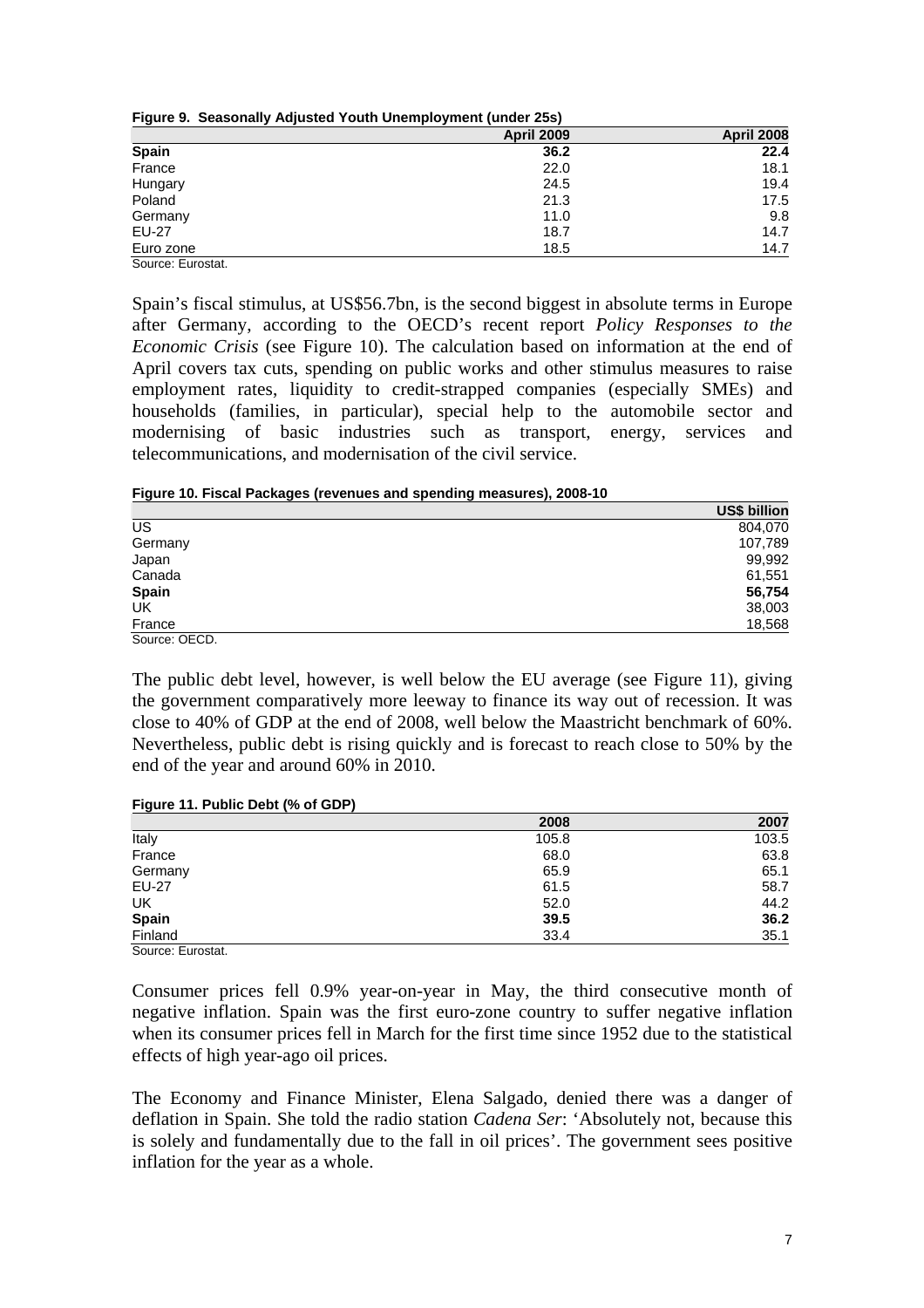### *Government Plans €9 billion Rescue Fund for Banks*

The government is preparing for the likelihood of some banks requiring funds to stave off collapse. Elena Salgado said legislation was being drawn up under which an ailing bank would be able to draw on a  $\oplus$  billion emergency fund.

The announcement of the fund came ahead of the downgrading of 30 commercial and savings banks (known as *cajas*) by Moody's, the credit rating agency because of the deteriorating quality of their loans.

So far the only financial institution to require help is Caja Castilla-La Mancha, a small savings and loans bank, which was taken over by the Bank of Spain in April after it made available an immediate  $\oplus$  billion of liquidity. This was Spain's first rescue since Banesto's in 1993.

Spain's banking system is relatively strong by current international standards, largely thanks to firm oversight by the Bank of Spain and its introduction of anti-cyclical generic provisions long before the current global crisis, but some banks are overexposed to the property sector, which has collapsed, and all of them are feeling the pinch from the country's recession.

The weakest part of the system are the 45 unlisted *cajas* controlled by regional politicians. They account for around half of total banking assets. The non-performing loan rate at the most exposed *cajas* is more than 6%, compared with an average for the whole banking sector of 4.2% in March (latest figure). The emergency fund is essentially aimed at them. It would be able to leverage itself 10-fold with the help of state guarantees and deploy up to  $\bigoplus$  billion for rescue operations.

A report by Credit Suisse in May said the listed (commercial) banks had acquired  $\Theta$ .5 billion worth of property in the last 15 months, and the *cajas* probably even more. Hardpressed property developers have swapped equity and assets for bank debt. This is not a long-term solution, however. The credit rating agency Moody's said properties bought from distressed borrowers 'should be considered as non-earnings assets subject to future impairment'.

Elena Salgado said the fund would only be used if mergers or other refinancing attempts failed. In the event of a bank rescue by the government, the Bank of Spain would acquire a controlling stake with voting rights.

### *Chávez Nationalises Santander's Bank in Venezuela*

Santander, Spain's largest bank, and the Venezuelan government reached agreement on the price for the nationalisation of Santander's subsidiary in the country almost a year after President Hugo Chávez announced the move.

The government agreed to pay Santander  $\epsilon$ 755 million in cash and notes for Banco de Venezuela, the country's third-largest bank and the product of two banks bought by Santander in 1997 and 2000, respectively, and then merged. The bank has 285 branches and more than 3 million customers and generated a profit of  $\epsilon$ 317 million in 2008.

The sale followed Santander's exit from Cepsa, the Spanish oil company, in April after it sold its 32% stake to International Petroleum Investment Company of Abu Dhabi.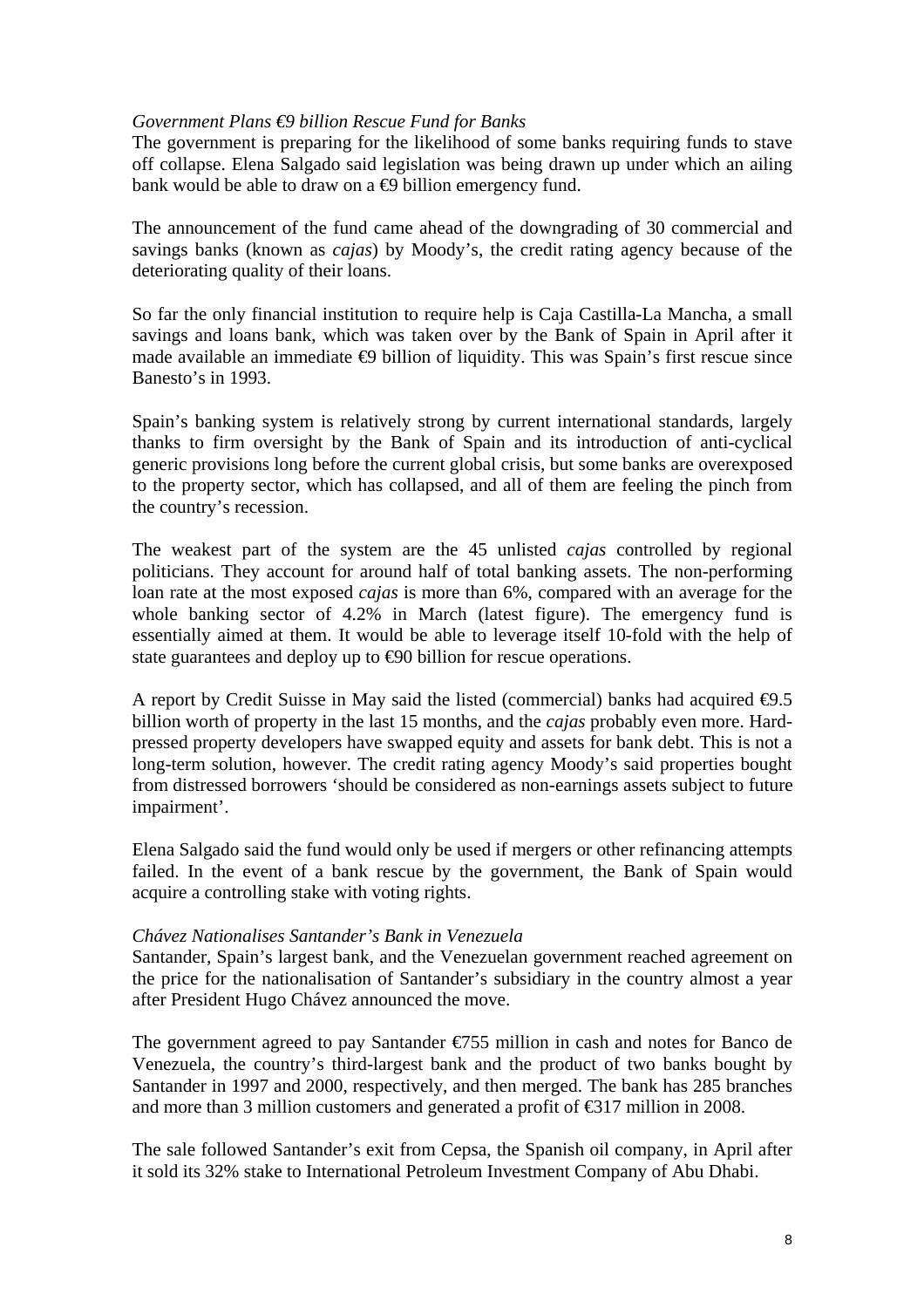The disposals will help to strengthen Santander's capital ratios.

The price is  $\in$  10 million less than that agreed with private investors before Chávez announced the nationalisation.

### *Spain's High-tech Exports Among the Lowest in the EU...*

The high-tech exports of Spain, which the government wants to boost as part of its efforts to make the economy more knowledge-based and less dependent on construction, represented less than 5% of total exports, one of the lowest levels in the EU, according to the latest figures (see Figure 12).

At 4.9%, the level of these exports was well below that of the UK, France and Germany, the three largest EU economies, but not that far off Italy's (6.3%). Spain's were at a very similar level to Slovenia, Lithuania and Latvia.

**Figure 12. Exports of High-tech Products (% of total exports), Selected EU Countries (1)** 

|              | % of total exports |
|--------------|--------------------|
| <b>UK</b>    | 26.5               |
| Hungary      | 20.3               |
| Finland      | 18.1               |
| France       | 17.9               |
| EU-27        | 16.6               |
| Germany      | 14.1               |
| Sweden       | 13.4               |
| Italy        | 6.3                |
| <b>Spain</b> | 4.9                |
| Poland       | 3.1                |
| $(1)$ 2006.  |                    |

Source: Eurostat.

### *... And Still Below the Averages in R&D Spending and Broadband*

Spain's spending on R&D has been rising at a quicker pace in the last few years but at 1.27% of GDP is still below the EU average (see Figure 13).

### **Figure 13. R&D Spending (% of GDP) (1), Selected EU Countries**

|                                            | % of GDP |
|--------------------------------------------|----------|
| Sweden                                     | 3.64     |
| Germany                                    | 2.56     |
| France                                     | 2.08     |
| <b>UE-27</b>                               | 1.83     |
| UK (2)                                     | 1.76     |
| Netherlands                                | 1.70     |
| Czech Republic                             | 1.54     |
| <b>Spain</b>                               | 1.27     |
| Italy $(2)$                                | 1.14     |
| Hungary                                    | 0.97     |
| (1) 2007 estimates or provisional figures. |          |

 $(2)$  2006.

Source: Eurostat.

In 2008, Spain had close to 21 broadband subscribers per 100 inhabitants, putting it in 20<sup>th</sup> place in the latest OECD ranking. Despite an increase of almost 3 subscribers per 100 inhabitants during last year, it is still below the OECD average (see Figure 14).